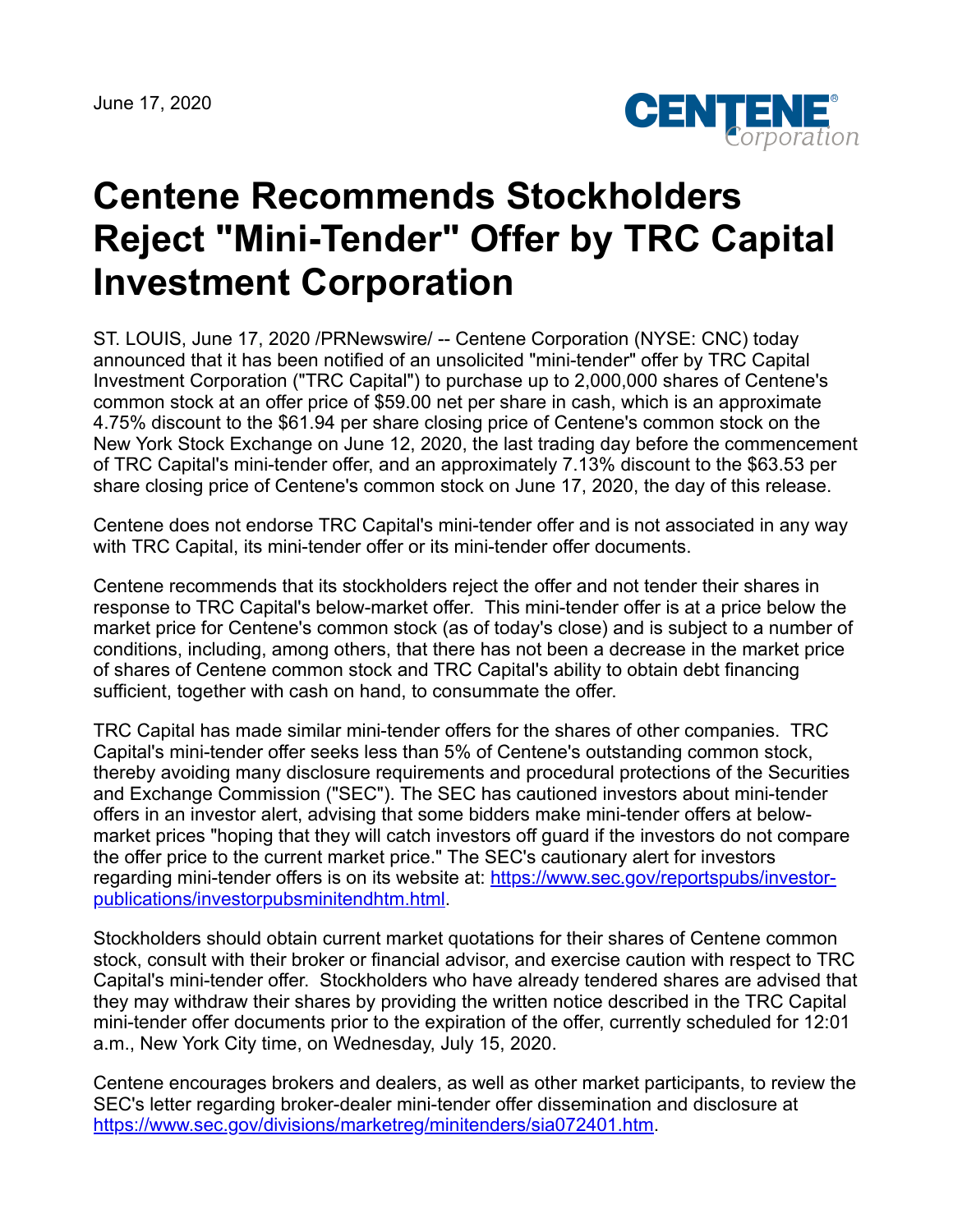Centene requests that a copy of this press release be included with all distributions of materials relating to TRC Capital's mini-tender offer for Centene common stock.

## **About Centene Corporation**

Centene Corporation, a Fortune 50 company, is a leading multi-national healthcare enterprise that is committed to helping people live healthier lives. The Company takes a local approach – with local brands and local teams - to provide fully integrated, high-quality, and cost-effective services to government-sponsored and commercial healthcare programs, focusing on under-insured and uninsured individuals. Centene offers affordable and highquality products to nearly 1 in 15 individuals across the nation, including Medicaid and Medicare members (including Medicare Prescription Drug Plans) as well as individuals and families served by the Health Insurance Marketplace, the TRICARE program, and individuals in correctional facilities. The Company also serves several international markets, and contracts with other healthcare and commercial organizations to provide a variety of specialty services focused on treating the whole person. Centene focuses on long-term growth and the development of its people, systems and capabilities so that it can better serve its members, providers, local communities, and government partners.

Centene uses its investor relations website to publish important information about the company, including information that may be deemed material to investors. Financial and other information about Centene is routinely posted and is accessible on Centene's investor relations website, <http://www.centene.com/investors>.

## **Forward-Looking Statements**

*All statements, other than statements of current or historical fact, contained in this press release are forward-looking statements. Without limiting the foregoing, forward-looking statements often use words such as "believe," "anticipate," "plan," "expect," "estimate," "intend," "seek," "target," "goal," "may," "will," "would," "could," "should," "can," "continue" and other similar words or expressions (and the negative thereof). Centene (the Company, our, or we) intends such forward-looking statements to be covered by the safe-harbor provisions for forward-looking statements contained in the Private Securities Litigation Reform Act of 1995, and we are including this statement for purposes of complying with these safe-harbor provisions. In particular, these statements include, without limitation, statements about our future operating or financial performance, market opportunity, growth strategy, competition, expected activities in completed and future acquisitions, including statements about the impact of our recently completed acquisition (the WellCare Acquisition) of WellCare Health Plans, Inc. (WellCare), other recent and future acquisitions, investments and the adequacy of our available cash resources. These forward-looking statements reflect our current views with respect to future events and are based on numerous assumptions and assessments made by us in light of our experience and perception of historical trends, current conditions, business strategies, operating environments, future developments and other factors we believe appropriate. By their nature, forward-looking statements involve known and unknown risks and uncertainties and are subject to change because they relate to events and depend on circumstances that will occur in the future, including economic, regulatory, competitive and other factors that may cause our or our industry's actual results, levels of activity, performance or achievements to be materially different from any future results, levels of activity, performance or achievements expressed or implied by these forward-looking statements. These statements are not guarantees of future performance and are subject to risks, uncertainties and assumptions. All forward-looking statements included in this press release are based on information available to us on the date hereof. Except as may be otherwise required by law, we undertake no obligation to update or revise the forward-looking statements included in this press release, whether as a result of new*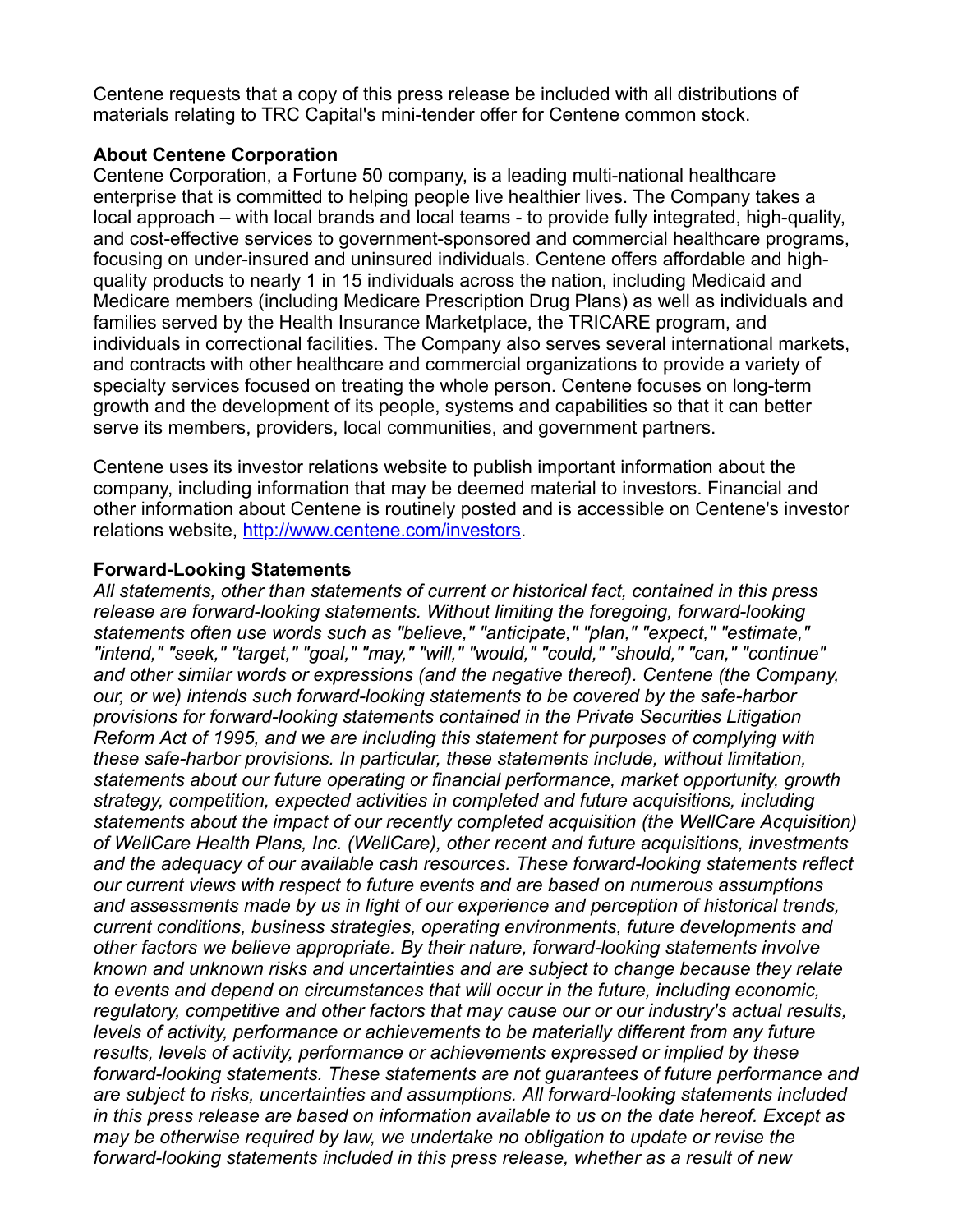*information, future events or otherwise, after the date hereof. You should not place undue reliance on any forward-looking statements, as actual results may differ materially from projections, estimates, or other forward-looking statements due to a variety of important factors, variables and events including but not limited to: the impact of COVID-19 on global markets, economic conditions and the healthcare industry and our results of operations, which is unknown, uncertainty as to our expected financial performance following completion and integration of the WellCare Acquisition; the possibility that the expected synergies and value creation from the WellCare Acquisition will not be realized, or will not be realized within the expected time period; the risk that unexpected costs will be incurred in connection with the integration of the WellCare Acquisition or that the integration of WellCare will be more difficult or time consuming than expected; unexpected costs, charges or expenses resulting from the WellCare Acquisition; the inability to retain key personnel; disruption from the completion of the WellCare Acquisition, including potential adverse reactions or changes to business relationships with customers, employees, suppliers or regulators, making it more difficult to maintain business and operational relationships; the risk that we may not be able to effectively manage our expanded operations; our ability to accurately predict and effectively manage health benefits and other operating expenses and reserves; competition; membership and revenue declines or unexpected trends; changes in healthcare practices, new technologies, and advances in medicine; increased healthcare costs; changes in economic, political or market conditions; changes in federal or state laws or regulations, including changes with respect to income tax reform or government healthcare programs as well as changes with respect to the Patient Protection and Affordable Care Act and the Health Care and Education Affordability Reconciliation Act, collectively referred to as the Affordable Care Act (ACA) and any regulations enacted thereunder that may result from changing political conditions or judicial actions, including the ultimate outcome in "Texas v. United States of America" regarding the constitutionality of the ACA; rate cuts or other payment reductions or delays by governmental payors and other risks and uncertainties affecting our government businesses; our ability to adequately price products on the Health Insurance Marketplaces and other commercial and Medicare products; tax matters; disasters or major epidemics; the outcome of legal and regulatory proceedings; changes in expected contract start dates; provider, state, federal and other contract changes and timing of regulatory approval of contracts; the expiration, suspension, or termination of our contracts with federal or state governments (including but not limited to Medicaid, Medicare, TRICARE or other customers); the difficulty of predicting the timing or outcome of pending or future litigation or government investigations; challenges to our contract awards; cyberattacks or other privacy or data security incidents; the possibility that the expected synergies and value creation from acquired businesses, including businesses we may acquire in the future, will not be realized, or will not be realized within the expected time period; the exertion of management's time and our resources, and other expenses incurred and business changes required in connection with complying with the undertakings in connection with any regulatory, governmental or third party consents or approvals for acquisitions; disruption caused by significant completed and pending acquisitions, including, among others, the WellCare Acquisition, making it more difficult to maintain business and operational relationships; the risk that unexpected costs will be incurred in connection with the completion and/or integration of acquisition transactions; changes in expected closing dates, estimated purchase price and accretion for acquisitions; the risk that acquired businesses will not be integrated successfully; the risk that we may not be able to effectively manage our operations as they have expanded as a result of the WellCare Acquisition; restrictions and limitations in connection with our indebtedness; our ability to maintain or achieve improvement in the Centers for Medicare and Medicaid Services (CMS) Star ratings and maintain or achieve improvement in other quality scores in each case that can impact revenue and future growth; availability of debt and equity financing, on terms that are*